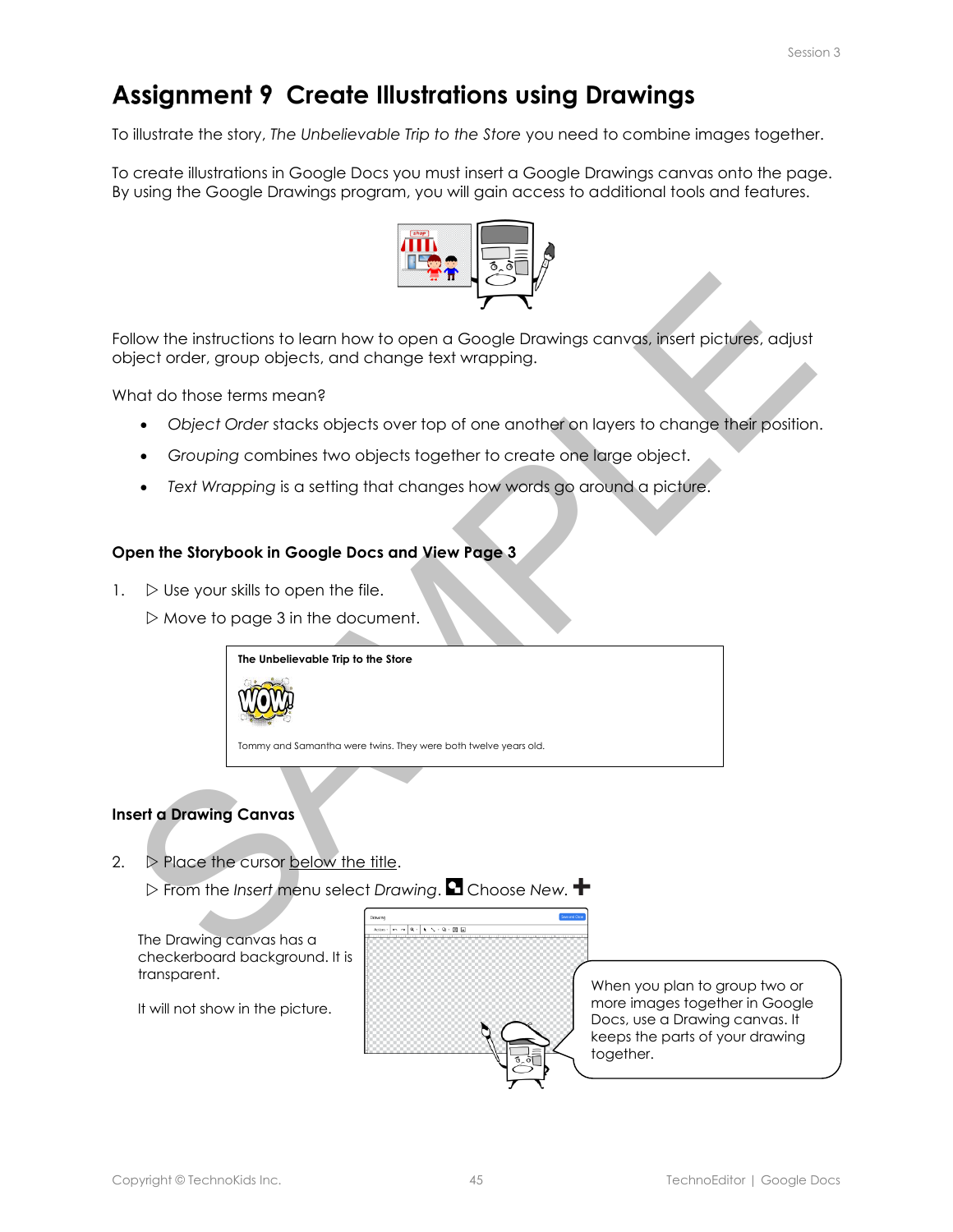## **Insert a Store Picture**

3. Click *Image.*   $\triangleright$  *Select Search.* Insert image  $\mathbf{x}$ Upload By URL Your albums Google Drive Search In the search box, type **store**. Click *Search.*  **store** State Any type arrow and pick Clip art.<br>
We are the state of a GM of Box and pick Clip art.<br>
We are the state of a GM or Boy<br>
Disc the image you like. Click Select.<br>
Disc your skills to insert an image of a boy or gill ont Click the *Any type* arrow and pick *Clip art.* Drag the scroll bar to see more choices. Pick an image you like. Click *Select*.  $\triangleright$  Resize the image to make it smaller.  $\mathbb{R}^N$ 

### **Insert a Picture of a Girl or Boy**

- 4.  $\triangleright$  Use your skills to insert an image of a boy or girl onto the Drawing canvas.
	- $\triangleright$  Place the picture over top of the store to create a scene.  $\hat{\mathcal{P}}$



# **Change the Object Order of the Store and Person**

You can move an image in front of another. This is called *object order*.

- 5.  $\triangleright$  Click on the store.
	- Click *Actions.*
	- Select Order. Choose *Bring to front.*
	- With the store still selected, click *Actions* again. Point to *Order and pick Send to back*.

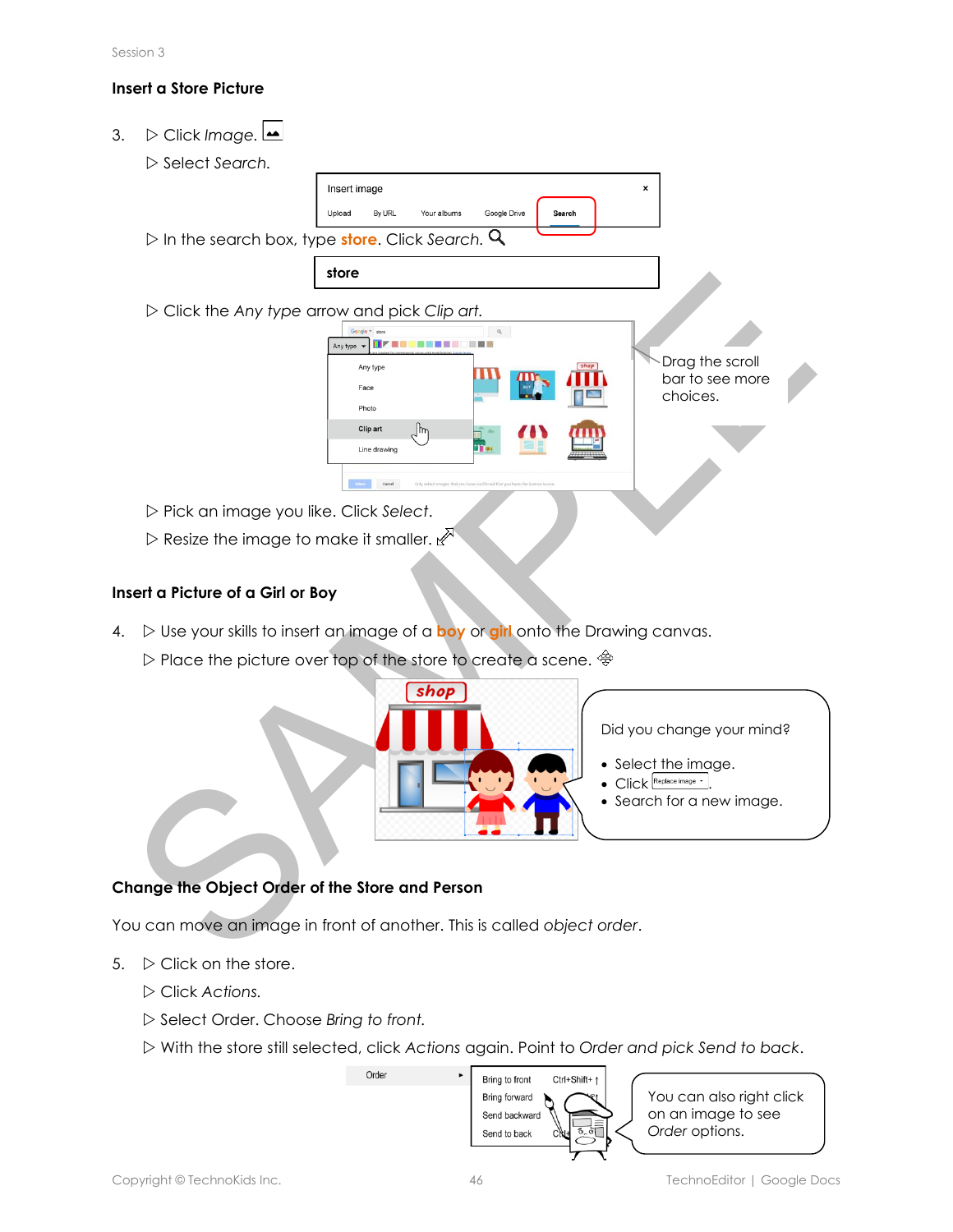#### **Group Pictures Together**

You can put two or more images together to create one large picture. This is called *grouping*. It is a good idea to group pictures because they can both be moved together to a new place.

- 6.  $\triangleright$  Click on the store. Hold the SHIFT key.  $\frac{\text{Shift}}{\text{shift}}$ 
	- $\triangleright$  Click the boy and/or girl.
	- Click *Actions* and pick *Group*.
	- $\triangleright$  Drag the bottom corner handle to size both images at the same time.



 $\triangleright$  Drag the center of the image to move both images at the same time.  $\frac{4}{3}$ 

## **Save the Drawing Canvas to Insert the Image into Google Docs**

7.  $\triangleright$  Click *Save and Close*. Save and Close

The grouped image is now added to the page as one image.



 $\triangleright$  Resize the image to make it smaller.  $\mathbb{Z}^{\triangleright}$ 

| The Unbelievable Trip to the Store                              |
|-----------------------------------------------------------------|
|                                                                 |
| Tommy and Samantha were twins. They were both twelve years old. |